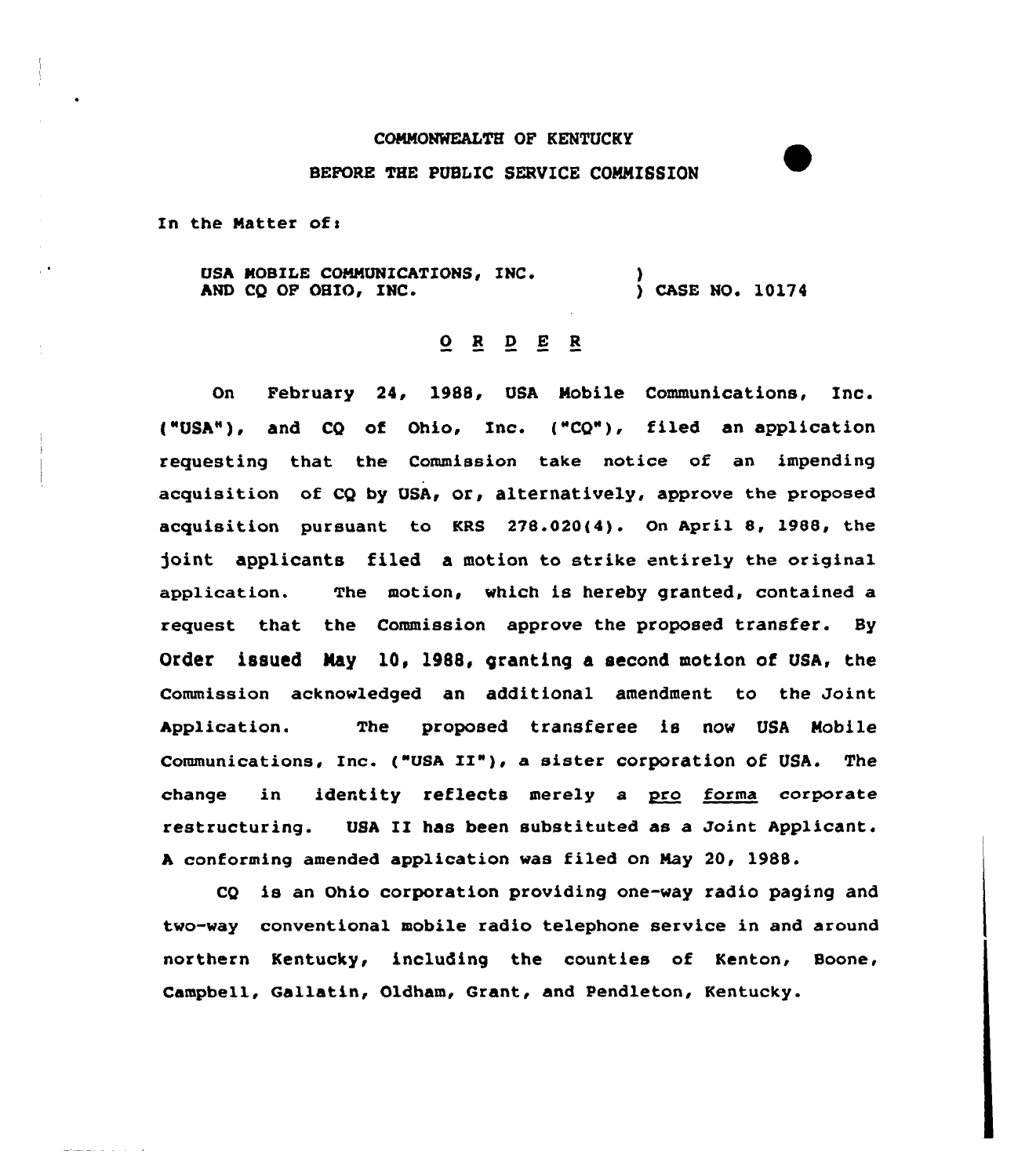UsA II is a Delaware corporation authorised to do business in Kentucky. <sup>A</sup> certified copy of the Certificate of Incorporation of USA II was filed on May 13, 1988. A certified copy of the Articles of Incorporation of USA, the aforementioned sister corporation of USA II, has been filed in the record of Case Nos.  $10025<sup>1</sup>$  and  $10034<sup>2</sup>$  involving the transfer of other radio common carrier businesses to USA,

 $\mathop{!}\cdot$ 

والأمارية المتواصلين

Pursuant to an asset purchase agreement,  $3$  CQ desires to sell and USA II desires to purchase the business and assets of CQ identified therein.

USA, the sister corporation of USA II, has previously sought and been granted approval to purchase the assets of other radio paging and mobile communications providers within Kentucky. The managerial, financial, and technical fitness of USA has been examined and found to be adequate in such cases. The Commission has granted USA substantially the same relief as is requested by USA II in the current application with respect to the proposed acquisition of other radio common carriers.

 $\mathbf{1}$ Joint Application of USA Mobile Communications, Inc., and Johnny L. Mills, d/b/a Kentucky Radio Service, Inc.

 $\mathbf{2}$ The Joint Application of USA Mobile Communications, Inc. ("USA"), Multi-Page, Inc., Commonwealth Telecommunications, Inc., Radio Communications Corporation and Metro Telecommunications of Kentucky, Inc. (Collectively, the<br>"Sellers"), to, Inter Alia, (1) Acquire and Transfer Ownership and Control of the Sellers by the Sale of Their Assets and Business to USA and (2} Transfer and Assign the Certificates of Convenience and Necessity Granted in Case Nos. 8692, 9418, 9837, 8619, 9242, 7090, and 8086.

<sup>3</sup> Filed as an Exhibit to the original Joint Application.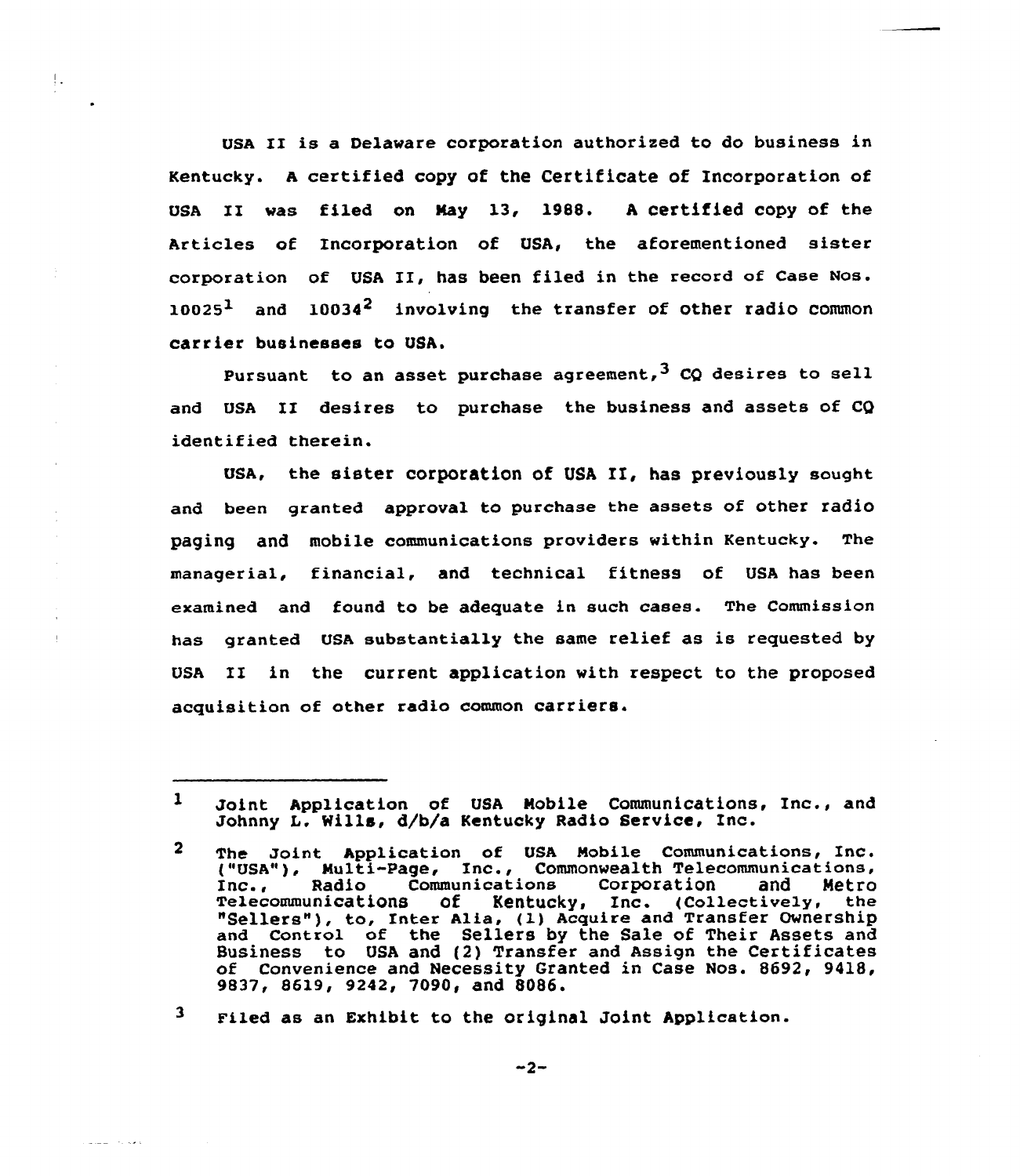The commission finds that UsA II possesses the requisite financial, managerial, and technical abilities to provide reasonable service as required by KRS 278.020(4).

IT IS THEREFORE ORDERED that:

1. The joint petition for confidentiality, regarding the Stock Purchase Agreement tendered with the Joint Application, filed in accordance with <sup>807</sup> KAR 5:001, Section 7, be and it hereby is granted.

2. The transfer of ownership and control of the utility assets of CQ to USA II be and it hereby is approved.

3. USA II shall be authorised to offer those utility services formerly provided by CQ pursuant to authority granted by this Commission.

4. Within <sup>5</sup> days subsequent to the transfer, CQ and USA XI shall file a joint notice setting forth the date of transfer.

5. Within <sup>30</sup> days subsequent to the transfer, USA II shall file an adoption notice with the Commission adopting the tariffs, rules, and regulations of CQ, pursuant to 807 KAR 5:Oll, Section 11.

6. CQ shall file an annual report for that portion of 1988 in which it operated the system.

7. USA II shall file an annual report for that part of 1988 in which it operates the system.

 $-3-$